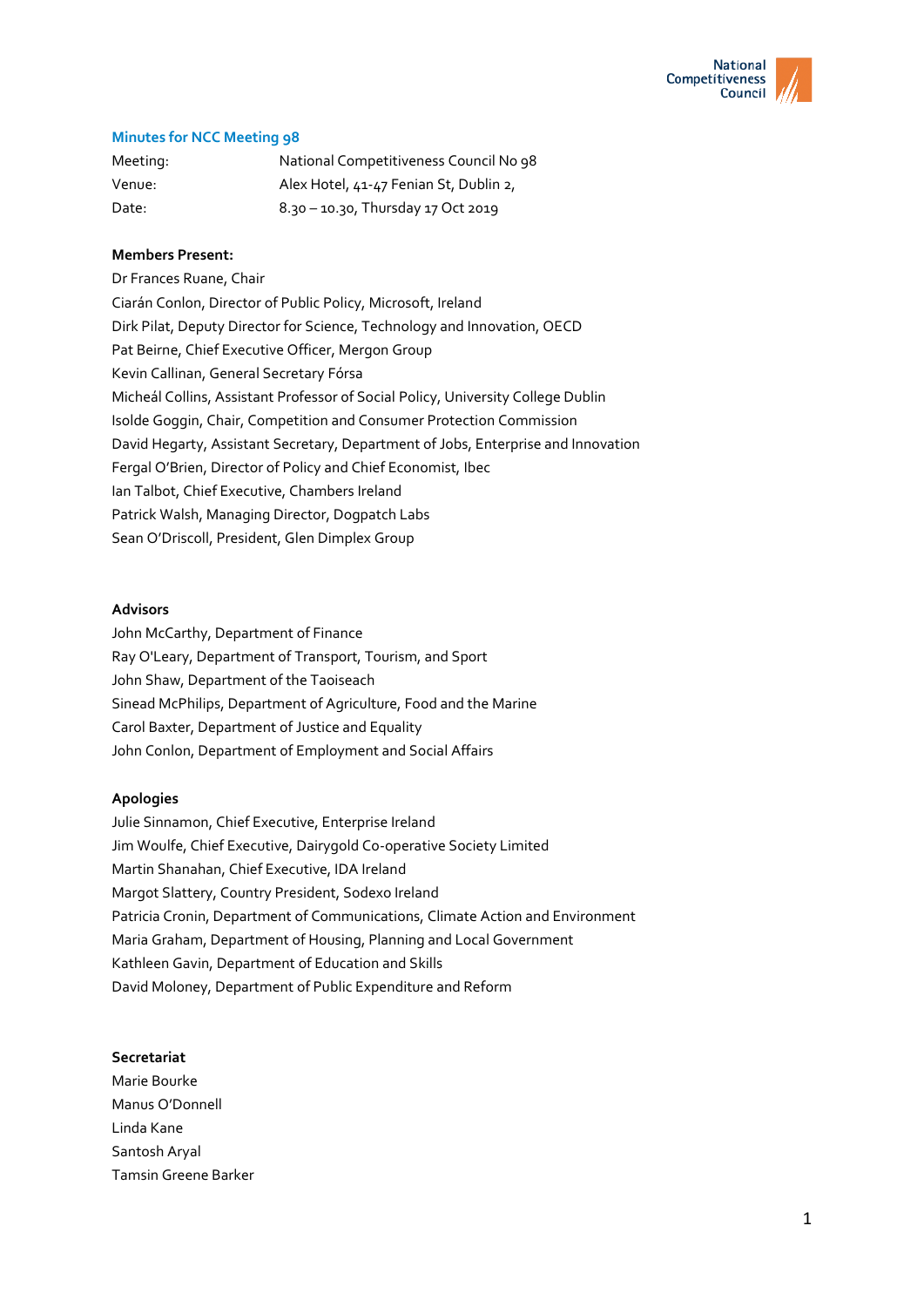

| 98.0 Welcome                                                                                      |                        |
|---------------------------------------------------------------------------------------------------|------------------------|
| The New Chair welcomed the new appointees to the NCC                                              |                        |
| Members - Dirk Pilat and Ciarán Conlon<br>×                                                       |                        |
| Advisor - Carol Baxter<br>ш                                                                       |                        |
| Secretariat - Linda Kane and Tamsin Greene Barker                                                 |                        |
|                                                                                                   |                        |
| 98.1 Introduction for New Chair                                                                   |                        |
| The Chair informed the Council of her recent meeting with D/Taoiseach                             | No action              |
| The meeting was to follow up on previous discussions in relation to<br>×                          |                        |
| the Government response to Council's priority recommendations,                                    |                        |
| as outlined in Future Jobs 2019                                                                   |                        |
| It was agreed that the Council's Competitiveness Challenge 2019<br>ш                              |                        |
| report will go to Government for information and the Government<br>will respond within two months |                        |
| The Chair will inform the Council of the Government response on                                   |                        |
| next Council meeting in Feb 2020                                                                  |                        |
|                                                                                                   |                        |
| 98.2 Minutes/matters Arising                                                                      |                        |
| The minutes from meeting 97 were approved.                                                        | Secretariat to publish |
| Marie Bourke (MB) provided an update on activities since the last meeting:                        | minutes in the website |
| Ireland's Competitiveness Scorecard 2019 was considered by                                        |                        |
| Government and published on 10 July 2019                                                          |                        |
| NCC submission to LRSA was published on 2 September                                               |                        |
| WEF Competitiveness Ranking Bulletin was issued on 9 October                                      |                        |
| MB informed the members that the Challenge 2019 reflects the changes                              |                        |
| discussed on the last Council meeting- namely, shorter in length, more focus                      |                        |
| on few key issues and less recommendations. The Challenge 2019 focuses on                         |                        |
| two key areas of competitiveness:                                                                 |                        |
| Productivity<br>Cost                                                                              |                        |
| 98.3 Discussion on the NCC Productivity Statement 2019                                            |                        |
|                                                                                                   | Secretariat to take on |
| MB presented the NCC's Productivity Statement 2019.<br>ш                                          | board Member's         |
| <b>Members input</b>                                                                              | comments in the final  |
| Productivity statement needs to include policy recommendations<br>$\circ$                         | report                 |
| Using firm-level data to examine the types of 'laggard firms'<br>O                                |                        |
| the need for sector specific policy interventions to improve the<br>$\circ$                       |                        |
| productivity of laggard sectors like construction should be                                       |                        |
| addressed in the paper                                                                            |                        |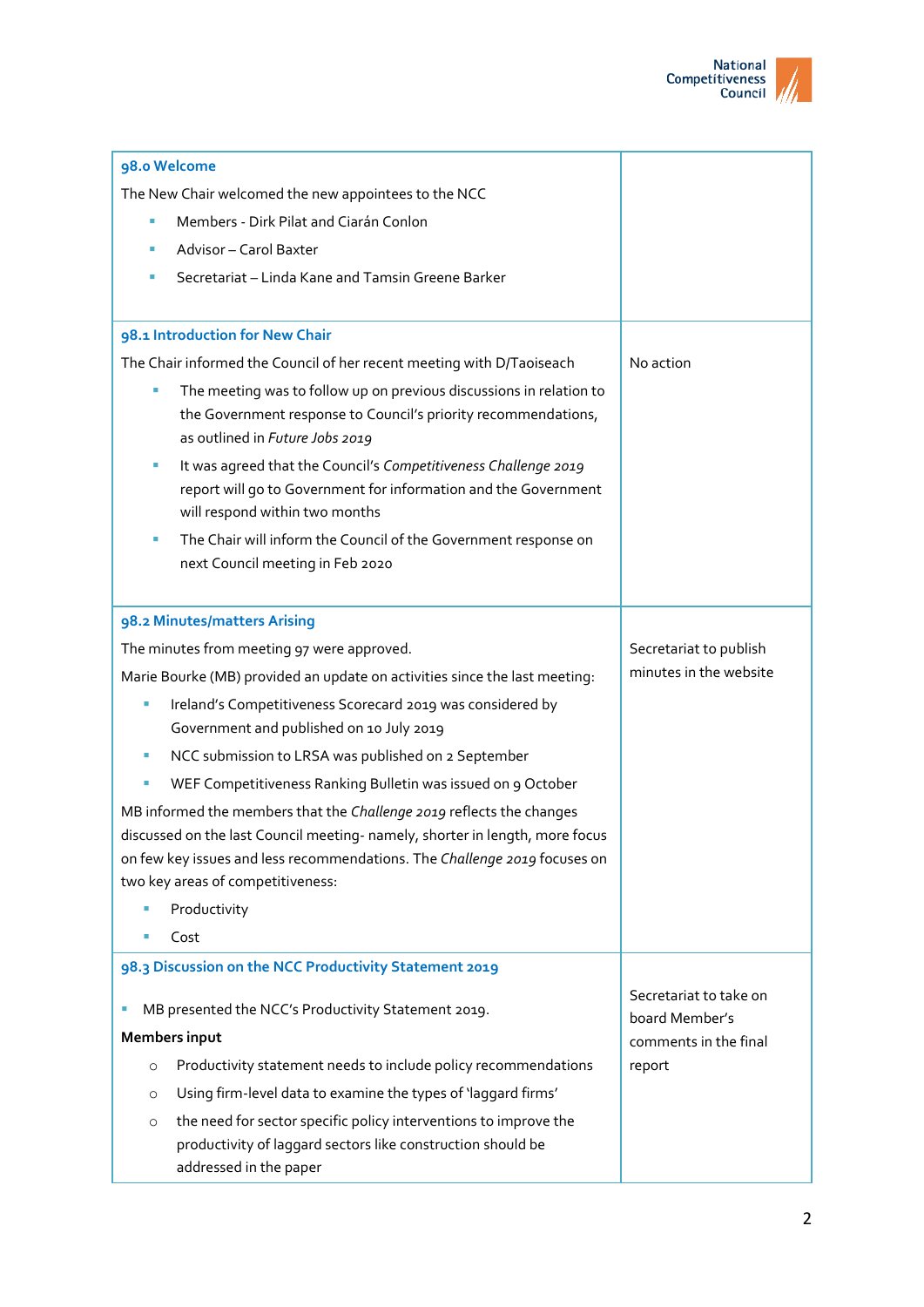

| $\circ$                                                                                                                                              | the need to link the importance of Management Skills, soft skills<br>alongside ICT skills with productivity                                                                                                                                                                                                                                     |                                                                                              |
|------------------------------------------------------------------------------------------------------------------------------------------------------|-------------------------------------------------------------------------------------------------------------------------------------------------------------------------------------------------------------------------------------------------------------------------------------------------------------------------------------------------|----------------------------------------------------------------------------------------------|
| $\circ$                                                                                                                                              | Links between productivity, economic growth and sustaibility<br>should be highlighted more clearly                                                                                                                                                                                                                                              |                                                                                              |
| $\circ$                                                                                                                                              | Conclusion should be more focused towards the need to improve<br>domestic sector productivity.                                                                                                                                                                                                                                                  |                                                                                              |
|                                                                                                                                                      | 98.4 Ireland's Competitiveness Challenge 2019                                                                                                                                                                                                                                                                                                   |                                                                                              |
|                                                                                                                                                      | Manus O' Donnell and Santosh Aryal presented the draft report and                                                                                                                                                                                                                                                                               | Secretariat to take on                                                                       |
|                                                                                                                                                      | highlighted the issues emerging from each theme                                                                                                                                                                                                                                                                                                 | board Member's                                                                               |
| Productivity                                                                                                                                         |                                                                                                                                                                                                                                                                                                                                                 | comments in the final                                                                        |
| $\circ$                                                                                                                                              | FDI spillovers - need for more Irish firms to integrate into the supply<br>chain of MNEs to improve spillovers                                                                                                                                                                                                                                  | report                                                                                       |
| $\circ$                                                                                                                                              | The Digital Economy - Ireland remains competitive but needs to<br>address the concerns around Infrastructure, ICT Skills, Knowledge<br>gaps, financing gaps and security issues to create an all-inclusive<br>digital economy. Ireland needs a National Digital Strategy.                                                                       | Subject to receipt of<br>outstanding comments<br>from Members and<br>advisors, the Challenge |
| $\circ$                                                                                                                                              | Infrastructure - Focus is needed in terms of new measures to reform<br>project selection, appraisal and procurement process. Governance<br>challenges needs to be addressed for speedy delivery of<br>infrastructure projects. Investment in competitiveness enhancing<br>expenditure is required including digital and physical infrastructure | was approved.<br>Members to submit<br>outstanding<br>recommendations within a                |
| $\circ$                                                                                                                                              | Education and Skills - At an aggregate level Ireland performs<br>relatively well but concerns remain in relations to third level funding<br>model, lifelong learnings and skills mismatches.                                                                                                                                                    | week                                                                                         |
| Conclusions - positive aggregate productivity numbers but needs policy<br>intervention to improve productivity performance of domestic sector firms. |                                                                                                                                                                                                                                                                                                                                                 |                                                                                              |
| Cost                                                                                                                                                 |                                                                                                                                                                                                                                                                                                                                                 |                                                                                              |
| $\circ$                                                                                                                                              | Cost of Credit - Need to increase awareness of various<br>Government's schemes regarding the financing options available to<br>Irish based enterprises. Need to improve competition between<br>lenders.                                                                                                                                         |                                                                                              |
| $\circ$                                                                                                                                              | Insurance - implementation of the Cost of Insurance Working<br>Group's recommendations noted and recommend evaluation of its<br>impact on insurance premia                                                                                                                                                                                      |                                                                                              |
| $\circ$                                                                                                                                              | Legal Service cost - legal service cost remains high in Ireland.<br>Ongoing reform of the sector to improve transparency is noted                                                                                                                                                                                                               |                                                                                              |
|                                                                                                                                                      | Conclusions - Ireland's cost profile remains high but rising slowly. Costs                                                                                                                                                                                                                                                                      |                                                                                              |
| prices.                                                                                                                                              | pressures are evident in relation to credit, PL insurance and legal services                                                                                                                                                                                                                                                                    |                                                                                              |
|                                                                                                                                                      |                                                                                                                                                                                                                                                                                                                                                 |                                                                                              |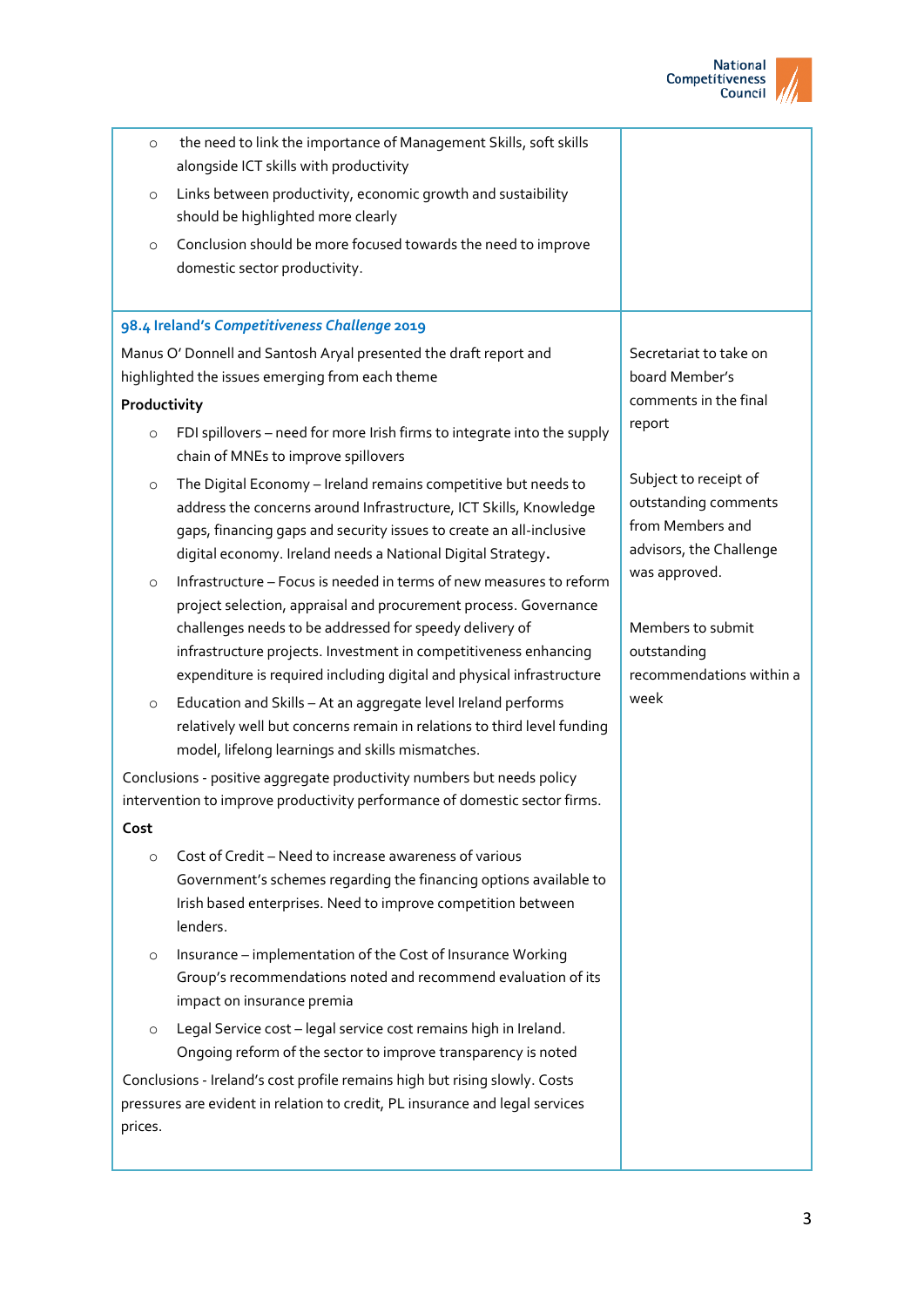

|                                                                                                                                                                                                                                                                                                 | <b>Members Inputs</b>                                                                                                                                                                                                                                                                                                                                      |           |
|-------------------------------------------------------------------------------------------------------------------------------------------------------------------------------------------------------------------------------------------------------------------------------------------------|------------------------------------------------------------------------------------------------------------------------------------------------------------------------------------------------------------------------------------------------------------------------------------------------------------------------------------------------------------|-----------|
|                                                                                                                                                                                                                                                                                                 | Council Members noted the draft report, discussed the findings and provided<br>comments on the content and key messages, in particular:                                                                                                                                                                                                                    |           |
| $\circ$                                                                                                                                                                                                                                                                                         | Rather than the productivity gap that exist between MNE and<br>domestic firms, sector specific policy interventions to improve the<br>productivity of laggard sectors like construction should be<br>highlighted                                                                                                                                           |           |
| $\circ$                                                                                                                                                                                                                                                                                         | the link between productivity, management skills, software skills,<br>and innovation; and, the need for sector specific supportshould all<br>be highlighted.                                                                                                                                                                                               |           |
| $\circ$                                                                                                                                                                                                                                                                                         | Members expressed their concern around the delays in the<br>publication of the National Digital Strategy and NBP roll-out.                                                                                                                                                                                                                                 |           |
| $\circ$                                                                                                                                                                                                                                                                                         | The fall in international rankings and Higher Education and funding<br>issues (no Irish third level college is in the top 100) for higher<br>education were mentioned by a number of members.                                                                                                                                                              |           |
| $\circ$                                                                                                                                                                                                                                                                                         | MNC's productivity success and the need for indigenous firms to tap<br>into the eco-system created by MNC's can be highlighted further.                                                                                                                                                                                                                    |           |
| $\circ$                                                                                                                                                                                                                                                                                         | Some members suggested the idea of analysing productivity gap<br>across geographical regions of Ireland                                                                                                                                                                                                                                                    |           |
| $\circ$                                                                                                                                                                                                                                                                                         | The 'what's being done?' section of the chapters should not come<br>across as a sales pitch for Government programmes.                                                                                                                                                                                                                                     |           |
| $\circ$                                                                                                                                                                                                                                                                                         | The recommendations in the Challenge should be more direct and<br>purposeful.                                                                                                                                                                                                                                                                              |           |
|                                                                                                                                                                                                                                                                                                 | Council members were asked to submit any final comments on the draft<br>challenge report directly to the Secretariat within a week of this meeting. On<br>foot of final comments, the report will be revised and will be submitted for<br>approval to the Minister for Business, Enterprise and Innovation and Cabinet<br>for noting prior to publication. |           |
|                                                                                                                                                                                                                                                                                                 | 98.5 Future Jobs first Progress Report                                                                                                                                                                                                                                                                                                                     |           |
|                                                                                                                                                                                                                                                                                                 | MB informed the Council about the publication of the first Future Jobs<br>2019 progress report published on H1 2019                                                                                                                                                                                                                                        | No action |
| Chair suggested the NCC wait for the 2 <sup>nd</sup> progress report before<br>×<br>reviewing and commenting on it. NCC to continue engagement with the<br>initiative and members to continue engagement by attending the<br>forthcoming seminar on Future Jobs 2020 to which they are invited. |                                                                                                                                                                                                                                                                                                                                                            |           |
|                                                                                                                                                                                                                                                                                                 | 98.6 Communications Schedule & Work Programme                                                                                                                                                                                                                                                                                                              | No action |
|                                                                                                                                                                                                                                                                                                 | MB informed the Council that as per the NCC terms of reference,<br>three members will retire from office this year. Secretariat will be in<br>touch with those members.                                                                                                                                                                                    |           |